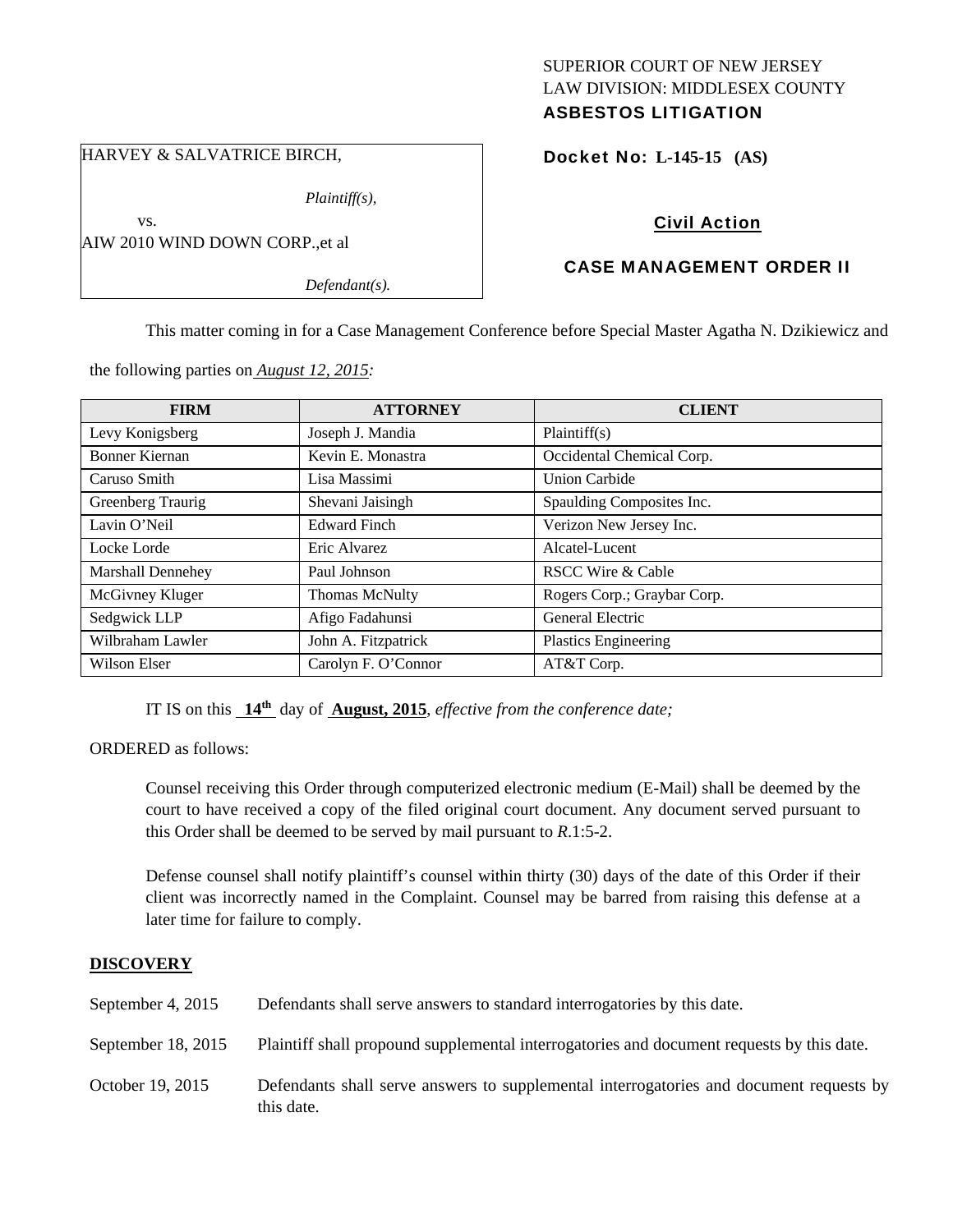| September 18, 2015 | Defendants shall propound supplemental interrogatories and document requests by this<br>date.                                                                                                               |
|--------------------|-------------------------------------------------------------------------------------------------------------------------------------------------------------------------------------------------------------|
| October 19, 2015   | Plaintiff shall serve answers to supplemental interrogatories and document requests by this<br>date.                                                                                                        |
| January 29, 2016   | Fact discovery, including depositions, shall be completed by this date. Plaintiff's counsel<br>shall contact the Special Master within one week of this deadline if all fact discovery is not<br>completed. |
| February 29, 2016  | Depositions of corporate representatives shall be completed by this date.                                                                                                                                   |

#### **CASE MANAGEMENT CONFERENCE**

December 14, 2015 The Case Management Conference previously scheduled before the Special Master on this date is **cancelled**.

### **EARLY SETTLEMENT**

May 6, 2016 Settlement demands shall be served on all counsel and the Special Master by this date.

# **SUMMARY JUDGMENT MOTION PRACTICE**

| March 18, 2016 | Plaintiff's counsel shall advise, in writing, of intent not to oppose motions by this<br>date. |
|----------------|------------------------------------------------------------------------------------------------|
| April 1, 2016  | Summary judgment motions shall be filed no later than this date.                               |
| April 29, 2016 | Last return date for summary judgment motions.                                                 |

# **MEDICAL DEFENSE**

- January 29, 2016 Plaintiff shall serve medical expert reports by this date.
- January 29, 2016 **Upon request by defense counsel**, plaintiff is to arrange for the transfer of pathology specimens and x-rays, if any, by this date.
- May 31, 2016 Defendants shall identify its medical experts and serve medical reports, if any, by this date. **In addition, defendants shall notify plaintiff's counsel (as well as all counsel of record) of a joinder in an expert medical defense by this date.**

#### **LIABILITY EXPERT REPORTS**

- January 29, 2016 Plaintiff shall identify its liability experts and serve liability expert reports or a certified expert statement by this date or waive any opportunity to rely on liability expert testimony.
- May 31, 2016 Defendants shall identify its liability experts and serve liability expert reports, if any, by this date or waive any opportunity to rely on liability expert testimony.

\_\_\_\_\_\_\_\_\_\_\_\_\_\_\_\_\_\_\_\_\_\_\_\_\_\_\_\_\_\_\_\_\_\_\_\_\_\_\_\_\_\_\_\_\_\_\_\_\_\_\_\_\_\_\_\_\_\_\_\_\_\_\_\_\_\_\_\_\_\_\_\_\_\_\_\_\_\_\_\_\_\_\_\_\_\_\_\_\_\_\_\_\_\_\_\_\_\_\_\_\_\_\_\_\_\_\_\_\_\_